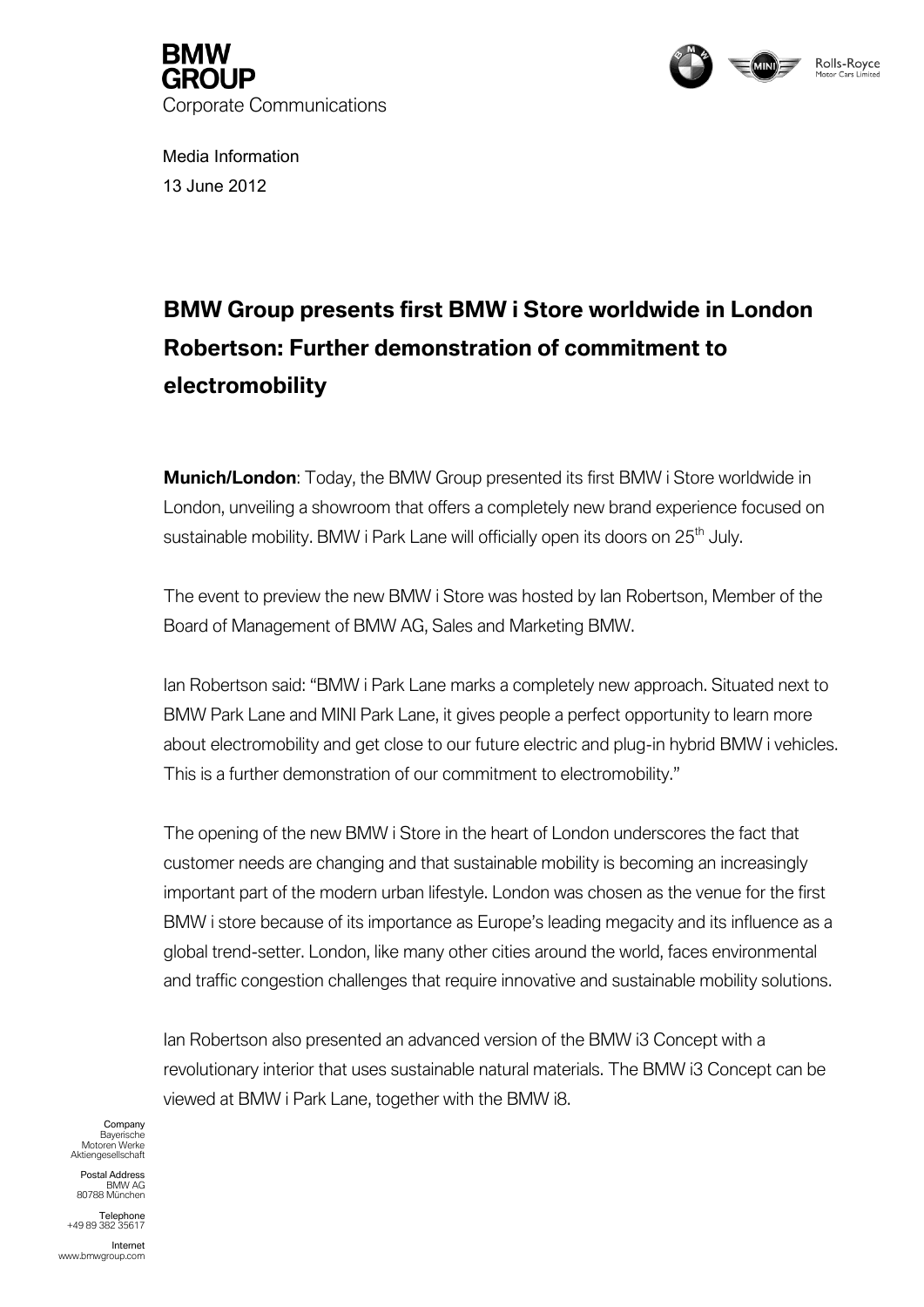



Media Information

Date 13 June 2012

Subject BMW Group presents first BMW i Store worldwide in London

Page 2

The BMW i3 – the BMW Group's first fully-electric series production vehicle – will be available to customers from late 2013 and the BMW i8 in 2014. In addition to the established sales channels through authorised dealers, new customer contact points such as a mobile sales force and online purchasing channels are under consideration.

In London, the BMW Group also presented for the first time in public the new BMW i Wallbox charger which has been specially created for BMW i models. The BMW i Wallbox has been designed to make home-charging particularly easy and efficient. Wallbox installation together with vehicle charging will be offered via selected BMW i partners.

Ian Robertson pointed out that most people still don't have personal experience of what it means to drive or live with an electric car and therefore have many questions that need to be answered. He said: "The BMW i strategy addresses people's e-mobility concerns with a holistic 360° approach".

BMW i will support customers with a four-pillar package which includes:

- **Assistance Services** Customers will be able to rely on services such as ConnectedDrive e-remote apps and future roadside services such as mobile recharging equipment
- **Public charging** BMW i will partner with public charging providers in all countries where BMW i models are introduced
- **Home charging** with the BMW i Wallbox
- **Flexible mobility solutions** Customers sometimes have mobility requirements which cannot be completely met by the range of an electric car. In such cases, BMW i will offer mobility options that enable longer distances to be covered – for example, through the loan on such occasions of a BMW powered by a conventional, fuel-efficient combustion engine.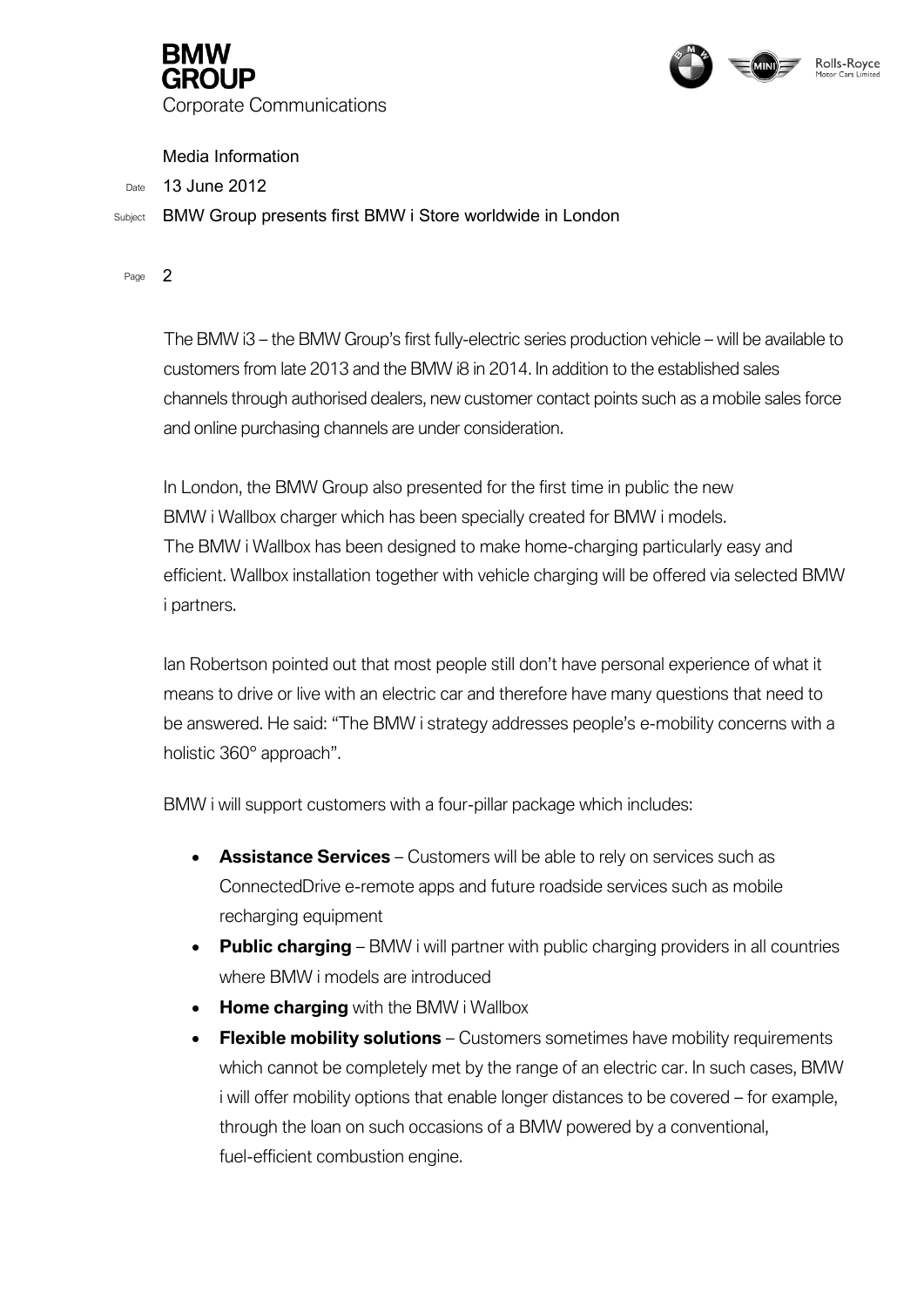



Media Information

Date 13 June 2012

Subject BMW Group presents first BMW i Store worldwide in London

Page 3

In June, BMW i will kick off its "Born Electric" worldwide tour. This international communications roadshow will start shortly in Rome and touch down in Japan, then going to the USA before returning to London in early 2013. It will also visit France and China in the first half of 2013. These global events will showcase mobility services, new sustainable materials and technological developments, lifestyle trends and a vision of premium sustainable mobility in the future.

If you have any queries, please contact:

## **Corporate Communications**

Linda Croissant, Business and Finance Communications, Sales [Linda.Croissant@bmw.de](mailto:Linda.Croissant@bmw.de) Telephone: +49 89 382-35617, Fax: +49 89 382-24418

Cypselus von Frankenberg, Technology Communication, BMW i [Cypselus.von-Frankenberg@bmw.de](mailto:Cypselus.von-Frankenberg@bmw.de) Telephone: +49 89 382-30641, Fax: +49 89 382-28567

Media website[: www.press.bmwgroup.com](http://www.press.bmwgroup.com/) Email: [presse@bmw.de](mailto:presse@bmw.de)